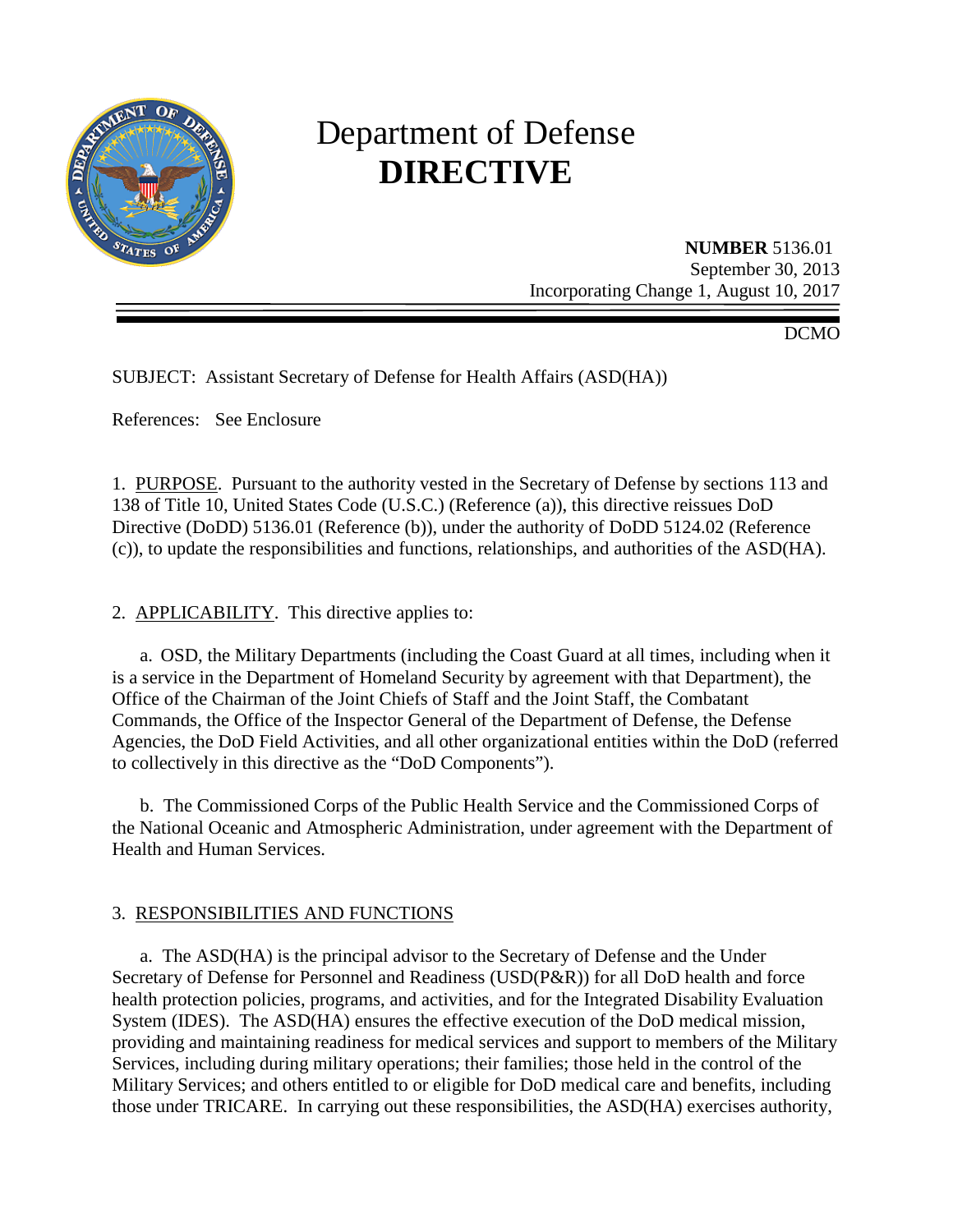direction, and control over the DoD medical and dental personnel authorizations and policy, facilities, programs, funding, and other resources in the DoD, and:

(1) Develops policies, conducts analyses, provides advice, and makes recommendations to the USD(P&R), the Under Secretary of Defense for Policy (USD(P), the Under Secretary of Defense for Acquisition, Technology, and Logistics (USD(AT&L), and the Secretary of Defense; issues guidance; and provides oversight to the DoD Components on matters pertaining to the DoD Military Health System (MHS).

(2) Develops policies, procedures, and standards that govern the management of DoD health and medical programs, including, but not limited to, medical research and development, clinical investigations program, patient movement, medical special pays, health professions accessions and training, graduate medical education, patient rights and responsibilities, medical quality assurance, HIV/AIDS prevention, medical records, health information privacy, organ and tissue donation, DoD veterinary and food protection services, preventive medicine, health promotion, medical materiel, force health protection and readiness, health surveillance, DoD blood program, public health and medical preparedness, and the Armed Forces Medical Examiner System.

(3) Reviews, evaluates, and undertakes management oversight activities for DoD health and medical policies, plans, programs, and systems to ensure they are compatible with and executed according to established DoD policy and standards; supports Total Force objectives, requirements, and readiness across the DoD MHS; promotes joint operation of the MHS, a sustainable health program budget, and an integrated health delivery system to assure readiness, improve health, enhance the experience of care, and lower healthcare costs. Oversees and directs changes in the execution of health-related matters across the DoD as required.

(4) Serves as resource manager for all DoD health and medical financial and other resources and:

(a) Prepares and submits, in the DoD Planning, Programming, Budgeting, and Execution (PPBE) process, a DoD Unified Medical Program budget to provide resources for the DoD MHS. Consistent with applicable law, accounts for all funding for the DoD MHS, including operations and maintenance; procurement; and research, development, test, and evaluation in the single Defense Health Program (DHP) appropriations account, but keeps funds for medical facility military construction in a separate single appropriations account.

(b) Presents and justifies the DoD Unified Medical Program budget throughout the PPBE process, including representations before Congress.

(5) Serves as principal advisor to the Secretary of Defense, USD(P&R), and USD(AT&L) for the clinical health care and health surveillance aspects of DoD chemical, biological, radiological, nuclear, and explosive (CBRNE) medical defense programs. Coordinates policy and provides program oversight related to the use of preventive and therapeutic medical countermeasures to CBRNE threats, including all immunizations policy.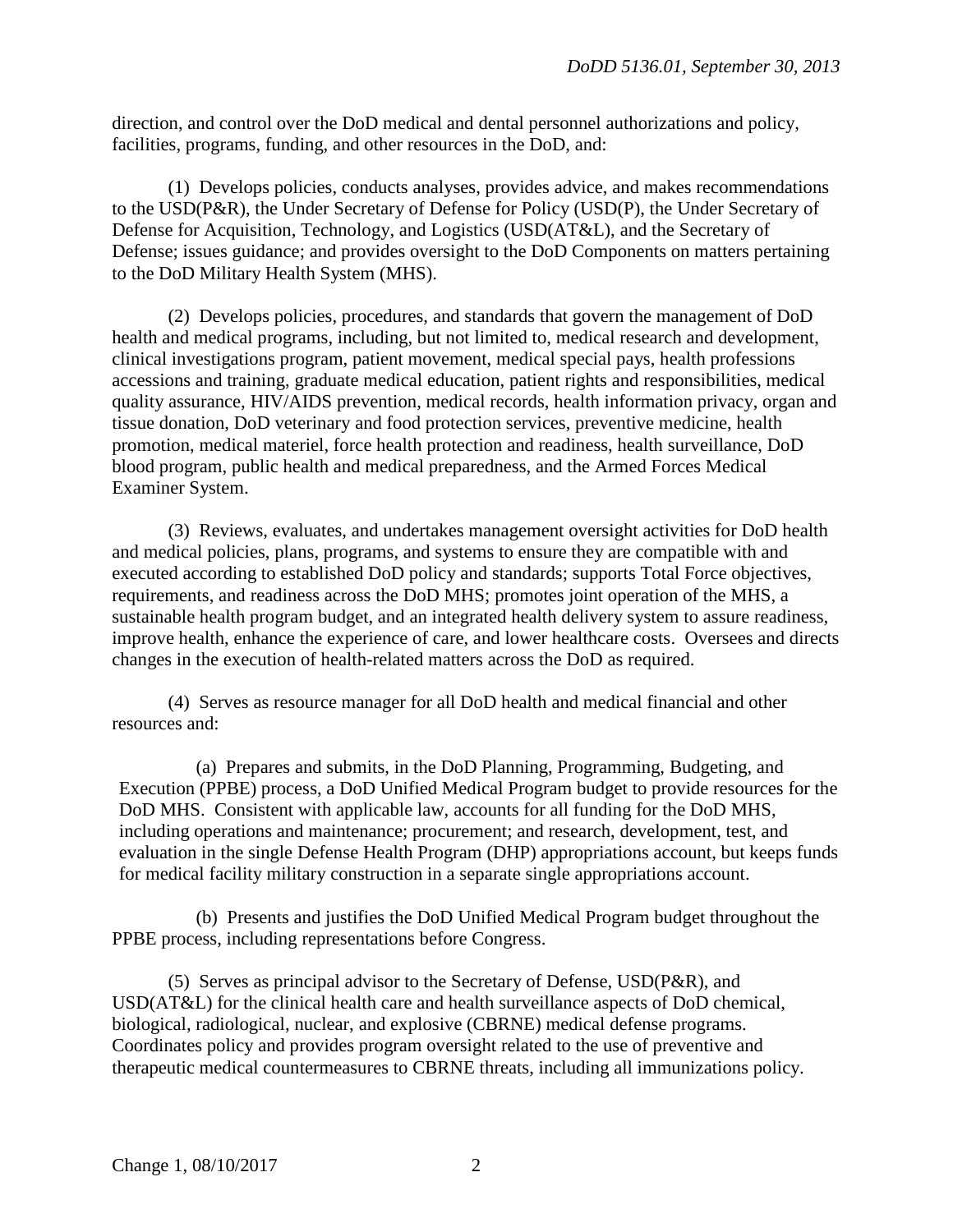Serves as subject matter expert for congressional inquiries on health issues related to medical countermeasures and represents the Secretary of Defense on these matters outside the DoD.

(6) Serves as the principal advisor to the Secretary of Defense and USD(P&R) on deployment matters as they pertain to force health protection and readiness in the DoD, including the medical aspects of global health engagement, health policy, medical readiness, and medical research and development. Develops policies and provides oversight for new or improved force health protection initiatives and supports the investigation, information exchange, measurement, reporting, and archiving of pertinent health-related information on past, present, or potential military deployments.

(7) In coordination with the Secretaries of the Military Departments, develops:

 (a) Medical standards for appointment, enlistment, and induction into the Military Services under the jurisdiction of the DoD.

(b) Policies, standards, and procedures for mental health evaluations and treatment, combat stress control, and comprehensive health surveillance.

(c) Policies for retention and separation or retirement for physical disability or health-related conditions, as prescribed in chapter 61 of Reference (a) and DoDI 1332.18 (Reference (d)).

(8) Serves on the Research and Engineering Executive Committee to advise the Assistant Secretary of Defense for Research and Engineering (ASD(R&E)) on matters related to medical research and development.

(9) Exercises authority, in accordance with section 300hh-11 of Title 42, U.S.C. (Reference (e)) and develops DoD policy for participation in the National Disaster Medical System.

(10) Develops policies and standards to ensure effective and efficient results through the approved joint processes for medical capabilities integration, clinical standardization, and operational validation of all medical materiel.

(11) Develops and manages an MHS-wide strategic management program and organizational improvement measures that demonstrate value across the MHS enterprise, and ensures the DoD Components of the MHS are attentive and responsive to the requirements of their organizational customers, both internal and external to DoD.

(12) Develops policies and procedures and oversees implementation and execution of programs to support wounded, ill, and injured Service members and their families. Ensures programs and policies meet the evolving and longitudinal care and transition needs of the wounded, ill, and injured and are coordinated among other Executive branch departments, including the Department of Veterans Affairs.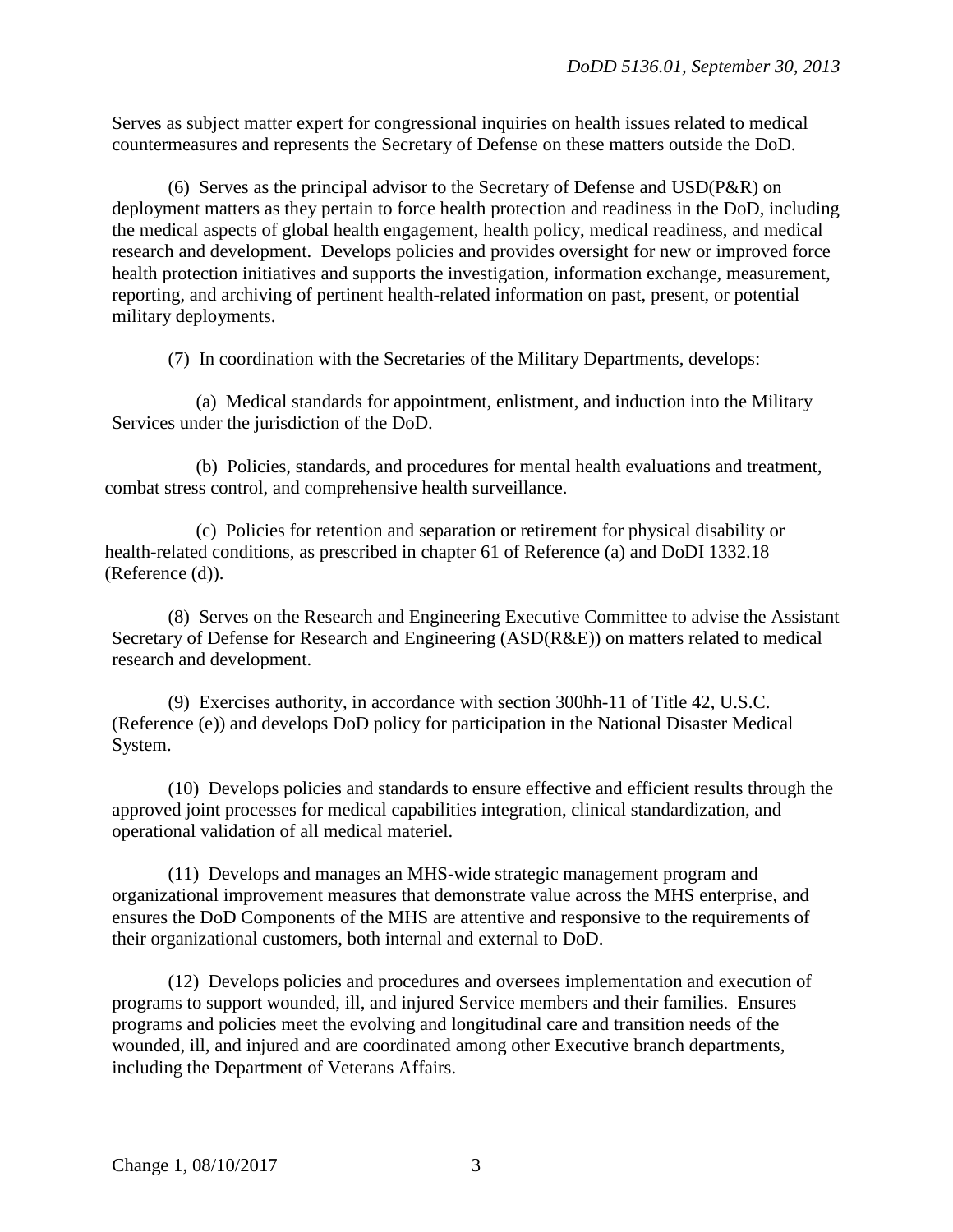(13) Develops policies and standards and provides oversight for DoD IDES functions. Advises the Secretary of Defense and USD(P&R) on matters related to IDES. Coordinates, as appropriate, on IDES matters with the Department of Veterans Affairs.

(14) Serves as the principal advisor to the USD(P&R) and the Director of the Joint Staff to develop and review functional strategies for all DoD health and medical information technology capabilities.

(15) Serves on boards, committees, and other groups pertaining to assigned functional areas and represents the Secretary of Defense and the USD(P&R) outside DoD on matters concerning assigned responsibilities, in coordination with other OSD officials, as appropriate or directed in other DoD policies.

(16) Performs such other duties as the Secretary of Defense and USD(P&R) may prescribe.

b. The ASD(HA) may not direct a change in the structure of the chain of command within a Military Department or with respect to medical personnel assigned to that command.

#### 4. RELATIONSHIPS

a. Under the authority, direction, and control of the USD(P&R), in the performance of assigned responsibilities and functions, the ASD(HA):

- (1) Reports directly to the USD(P&R).
- (2) Exercises authority, direction, and control over:
	- (a) The Director, Defense Health Agency.
	- (b) The President, Uniformed Services University of the Health Sciences.

(c) Any other subordinate officials that may be assigned or other organizations that may be established by the ASD(HA), within resources assigned by the Secretary of Defense.

(3) As the principal advisor for health matters under the  $\text{USD}(P\&R)$ , coordinates, as appropriate, with:

(a) The Under Secretary of Defense (Comptroller)/Chief Financial Officer, Department of Defense (USD(C)/CFO), and the Director of Cost Analysis and Program Evaluation to integrate medical PPBE activities with the DoD PPBE process, to include development and use of the DoD analytical process. The ASD(HA), in accordance with applicable law, instructs the USD(C)/CFO on the allocation and reallocation of the funds in the DHP account and the medical facility military construction account.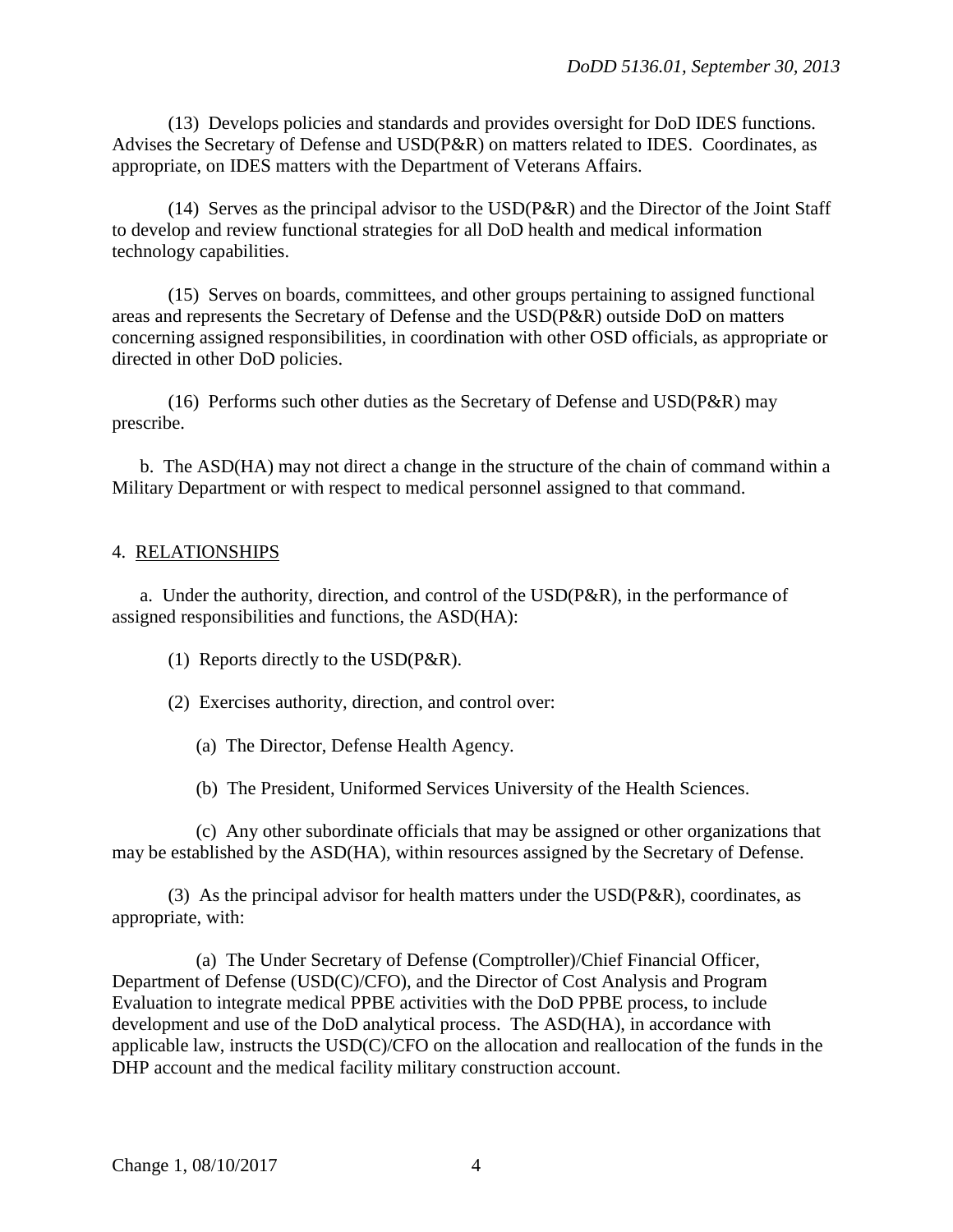(b) The Assistant Secretary of Defense for Special Operations and Low Intensity Conflict, the Assistant Secretary of Defense for International Security Affairs, the Assistant Secretary of Defense for Global Strategic Affairs, and the Assistant Secretary of Defense for Homeland Defense and Americas' Security Affairs, under the authority, direction, and control of the USD(P), on relevant medical policies and program activities to ensure they are integrated and consistent with existing DoD policy and programs.

(c) The Assistant Secretary of Defense for Nuclear, Chemical, and Biological Defense Programs, Assistant Secretary of Defense for Acquisition, and ASD(R&E), under the authority, direction, and control of the USD(AT&L), on matters pertaining to medical research, development, and acquisition. Specifically, coordinate on issues concerning medical countermeasures to CBRNE threats, the research, development, acquisition, and use of such products, and the incorporation of relevant data from chemical and biological defense equipment to inform comprehensive human health surveillance. Work to assure effective integration of the CBRNE defense program and CBRNE medical defense program, in coordination with the Secretary of the Army as the DoD Executive Agent for the DoD Immunization Program for Biological Warfare Defense, in accordance with DoDD 6205.3 (Reference (f)), and other cognizant officials.

(d) The DoD Chief Information Officer, the USD(AT&L), the USD(C)/CFO, and the Chairman of the Joint Chiefs of Staff, along with the Warfighting Mission Area leads, to collaboratively develop additional guidance for integration of information technology portfolio management activities into the processes governed by Chairman of the Joint Chiefs of Staff Instruction 3170.01E (Reference (g)), DoDD 7045.14 (Reference (h)), DoDD 5000.01 (Reference (i)), and DoD Instruction (DoDI) 8115.02 (Reference (j)).

(e) The Department of Veterans Affairs on matters pertaining to responsibilities and functions assigned to the ASD(HA).

(4) Obtains submissions of the medical program needs of the Combatant Commanders, through the Chairman of the Joint Chiefs of Staff. Obtains and integrates submissions, as appropriate, from the Secretaries of the Military Departments of their proposed elements of the DoD Unified Medical Program and budget.

(5) Coordinates and exchanges information with other OSD officials, the DoD Component heads, and federal officials with collateral or related functions.

(6) Uses existing systems, facilities, and services of DoD and other federal agencies, when possible, to avoid duplication and to achieve maximum efficiency and economy.

 b. Other OSD officials and the DoD Component heads will coordinate with the ASD(HA) on all matters under their purview related to the responsibilities and functions assigned in this directive.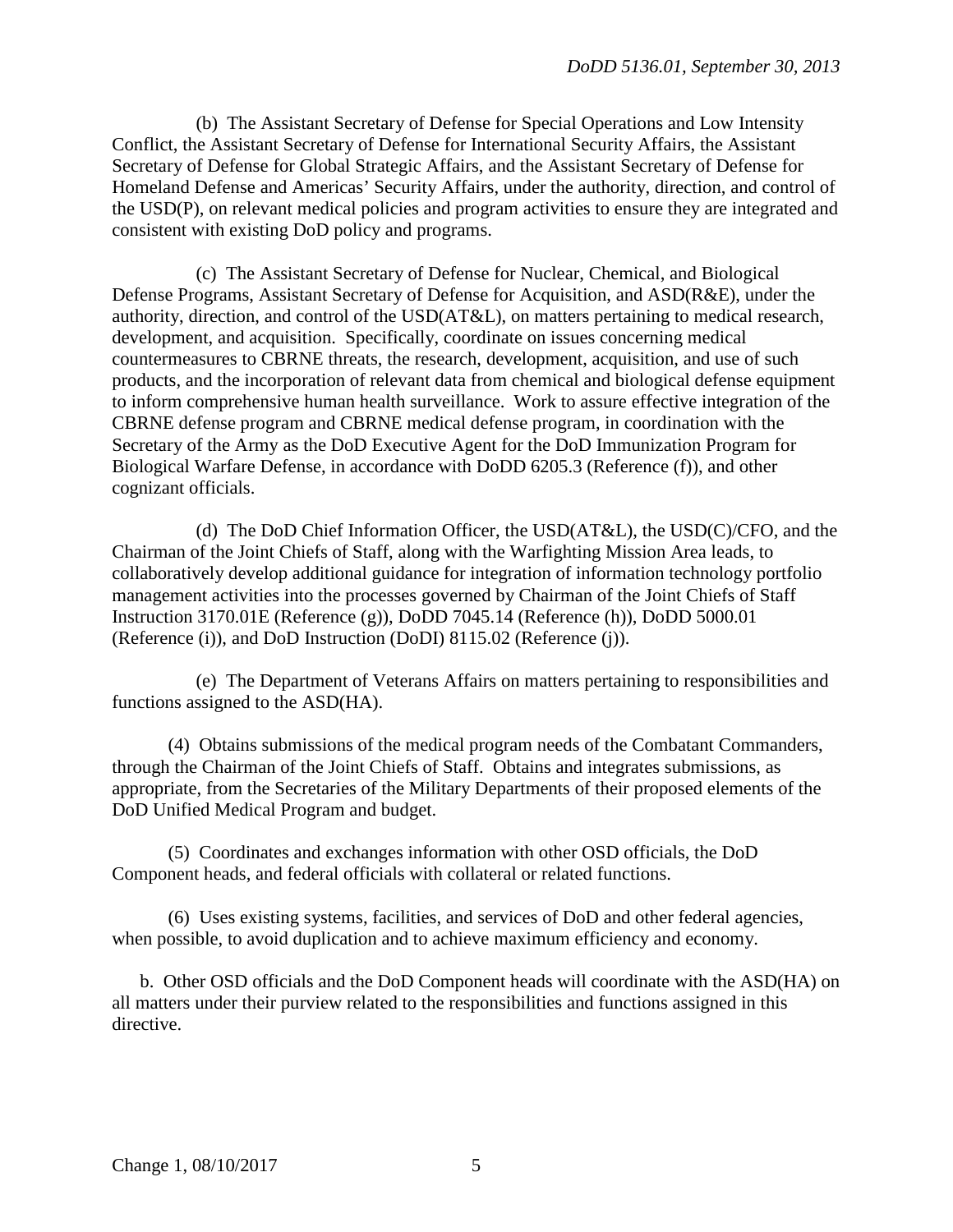#### 5. AUTHORITIES. The ASD(HA) is delegated authority to:

a. Approve and sign DoD instructions, DoD manuals, and directive-type memorandums, in accordance with DoDI 5025.01 (Reference (k)), that implement policy approved by the Secretary of Defense or the USD(P&R) in assigned areas of responsibility and function. Develop, issue, and maintain issuances, with the coordination of the Secretaries of the Military Departments, as necessary and appropriate, to fulfill the Secretary of Defense's responsibility to administer chapter 55 of Reference (a) and other statutes governing matters for which this directive assigns responsibilities and functions to the ASD(HA).

(1) Assignment of responsibilities in DoD issuances to the Military Departments is to the Secretaries of those Departments.

(2) Assignment of responsibilities in DoD issuances to the Combatant Commanders is coordinated with the Chairman of the Joint Chiefs of Staff.

b. Obtain reports and information, in accordance with DoDI 8910.01 (Reference (l)), as necessary to perform assigned responsibilities and functions.

c. Communicate directly with the DoD Component heads, as necessary, to perform assigned responsibilities and functions, including requests for advice and assistance. Communications to the Military Departments are transmitted through the Secretaries of the Military Departments, as otherwise provided in law, or as the Secretary of Defense directs in other DoD issuances. Communications to the Combatant Commanders will be in accordance with paragraph 4b(3) above the signature of DoDD 5100.01 (Reference (m)).

 d. Arrange for DoD participation in non-defense governmental programs for which the ASD(HA) has been assigned primary coordination.

e. Communicate with other U.S. Government officials, members of the public, and representatives of foreign governments, as appropriate, in carrying out assigned responsibilities and functions. Communications with representatives of the Legislative Branch must be conducted through the Office of the Assistant Secretary of Defense for Legislative Affairs, except for communications with the Defense Appropriations Committees, which will be coordinated with the Office of the USD(C)/CFO and be consistent with the DoD Legislative Program.

6. RELEASABILITY. **Cleared for public release**. This directive is available on the Directives Division Website at http://esd.whs.mil/DD/.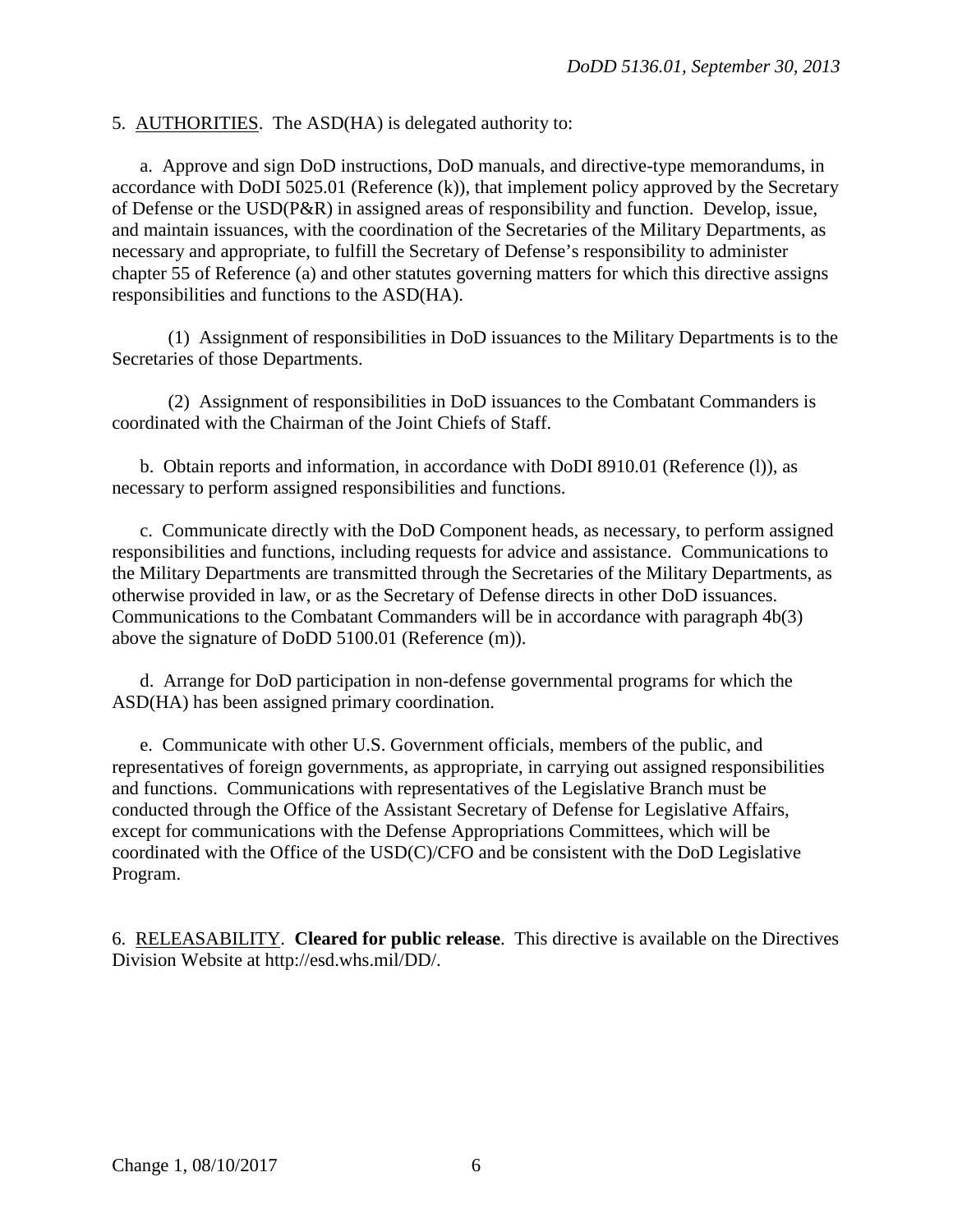7. SUMMARY OF CHANGE 1. The changes to this issuance are administrative and update organizational titles and references for accuracy.

8. EFFECTIVE DATE. This directive is effective September 30, 2013.

arte

Ashton B. Carter Deputy Secretary of Defense

Enclosure References Glossary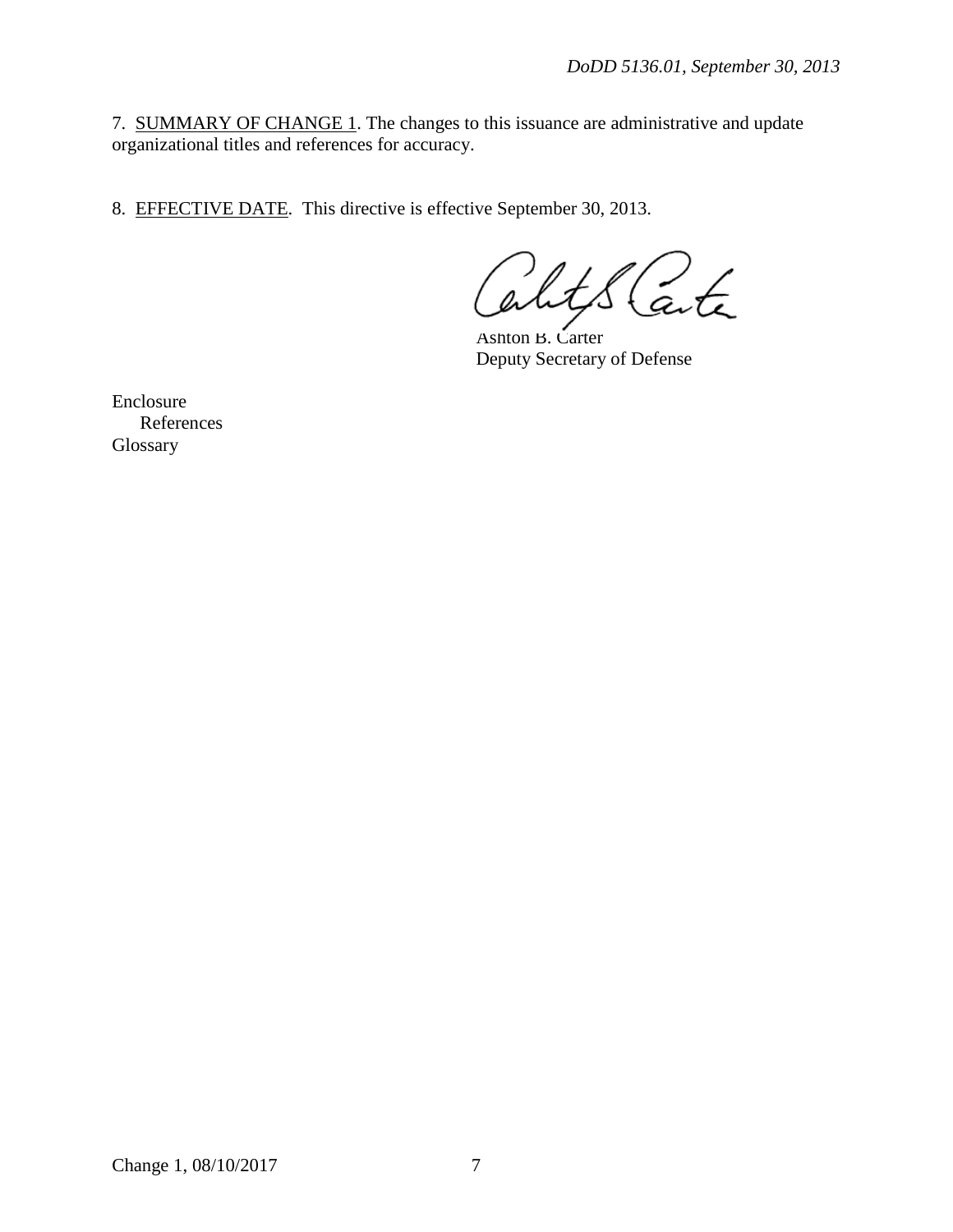### ENCLOSURE

#### REFERENCES

- (a) Title 10, United States Code
- (b) DoD Directive 5136.1, "Assistant Secretary of Defense for Health Affairs (ASD(HA))," June 4, 2008 (hereby cancelled)
- (c) DoD Directive 5124.02, "Under Secretary of Defense for Personnel and Readiness (USD(P&R))," June 23, 2008
- (d) DoD Instruction 1332.18, "Disability Evaluation System (DES)," August 5, 2014, as amended
- (e) Title 42, United States Code
- (f) DoD Directive 6205.3, "DoD Immunization Program for Biological Warfare Defense," November 26, 1993
- (g) Chairman of the Joint Chiefs of Staff Instruction 3170.01E, "Joint Capabilities Integration and Development System," January 10, 2012
- (h) DoD Directive 7045.14, "The Planning, Programming, Budgeting, and Execution (PPBE) Process," January 25, 2013, as amended
- (i) DoD Directive 5000.01, "The Defense Acquisition System," May 12, 2003, as amended
- (j) DoD Instruction 8115.02, "Information Technology Portfolio Management Implementation," October 30, 2006
- (k) DoD Instruction 5025.01, "DoD Issuances Program," August 1, 2016, as amended
- (l) DoD Instruction 8910.01, "Information Collection and Reporting," May 19, 2014
- (m) DoD Directive 5100.01, "Functions of the Department of Defense and Its Major Components," December 21, 2010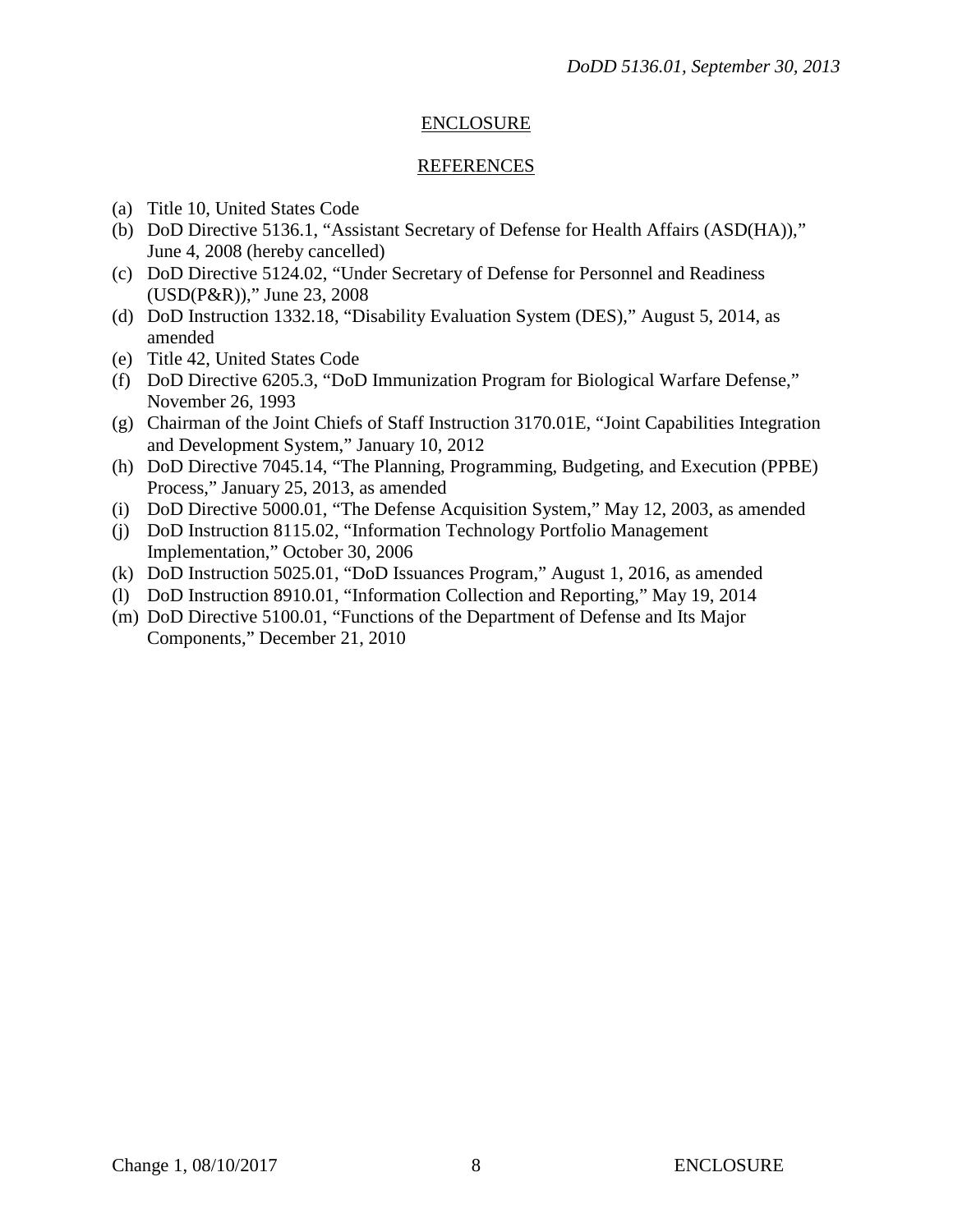## GLOSSARY

# PART I. ACRONYMS AND ABBREVIATIONS

| ASD(HA)      | <b>Assistant Secretary of Defense for Health Affairs</b>              |
|--------------|-----------------------------------------------------------------------|
| ASD(R&E)     | Assistant Secretary of Defense for Research and Engineering           |
| <b>CBRNE</b> | chemical, biological, radiological, nuclear, and explosive            |
| <b>DHP</b>   | Defense Health Program                                                |
| DoDD         | DoD Directive                                                         |
| DoDI         | DoD Instruction                                                       |
| <b>IDES</b>  | <b>Integrated Disability Evaluation System</b>                        |
| <b>MHS</b>   | Military Health System                                                |
| <b>PPBE</b>  | Planning, Programming, Budgeting, and Execution                       |
| U.S.C.       | <b>United States Code</b>                                             |
| USD(AT&L)    | Under Secretary of Defense for Acquisition, Technology, and Logistics |
| USD(C)/CFO   | Under Secretary of Defense (Comptroller)/Chief Financial Officer,     |
|              | Department of Defense                                                 |
| $USD(P\&R)$  | Under Secretary of Defense for Personnel and Readiness                |
| USD(P)       | Under Secretary of Defense for Policy                                 |
|              |                                                                       |

# PART II. DEFINITIONS

These terms and their definitions are for the purposes of this directive.

Military Services. The United States Army, Navy, Air Force, Marine Corps, and Coast Guard.

DHP appropriation. A single appropriation, consisting of operation and maintenance; research, development, test, and evaluation; and procurement funds, designed to finance the non-military personnel requirements of the MHS.

DoD Components of the MHS. Military Services' medical departments, the Defense Health Agency, and other designated agencies or activities.

DoD MHS. DoD medical and dental programs, personnel, facilities, and other assets operating pursuant to chapter 55 of Reference (a), by which the DoD provides:

 Health care services and support to the Military Services during the range of military operations.